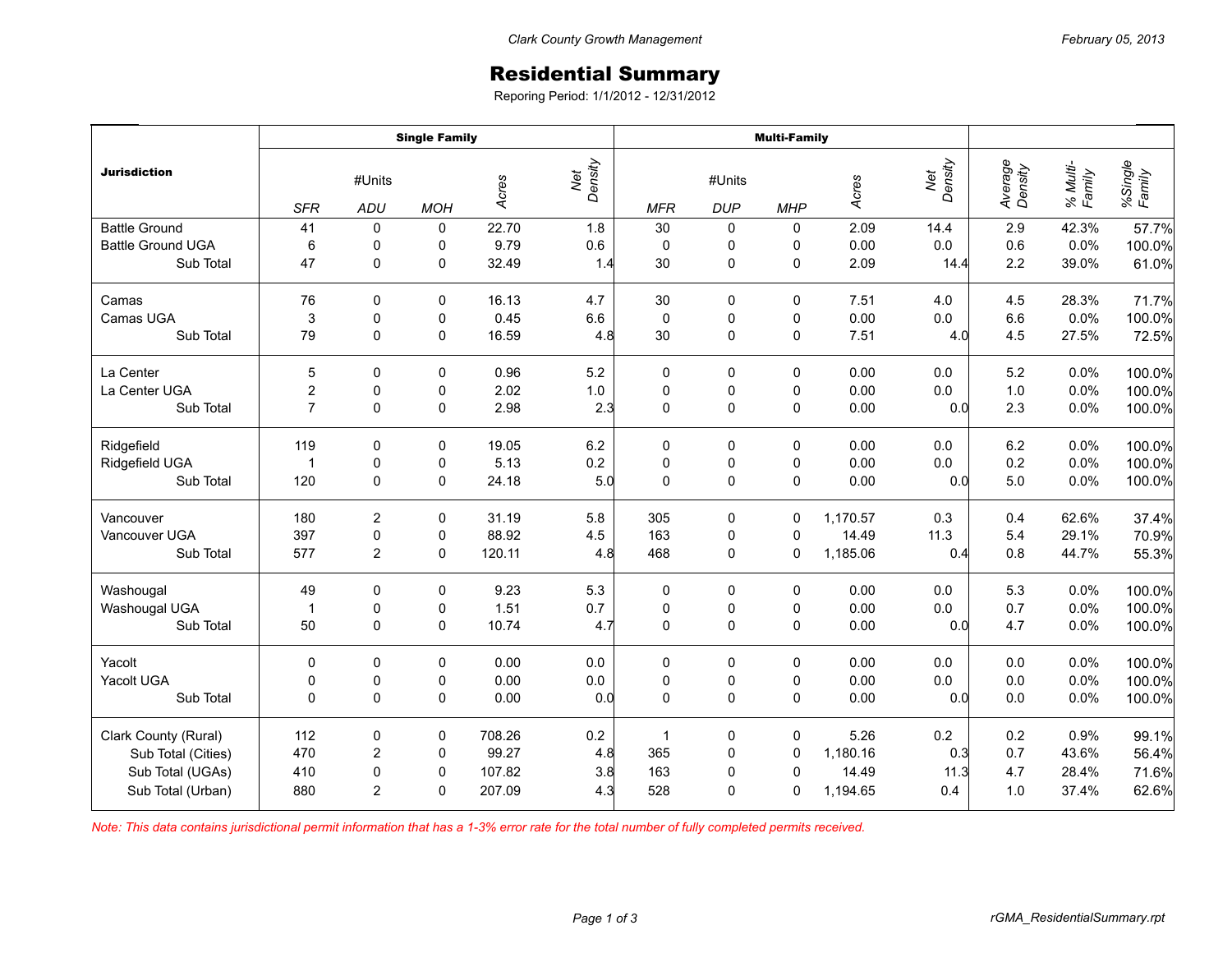## **Residential Density**

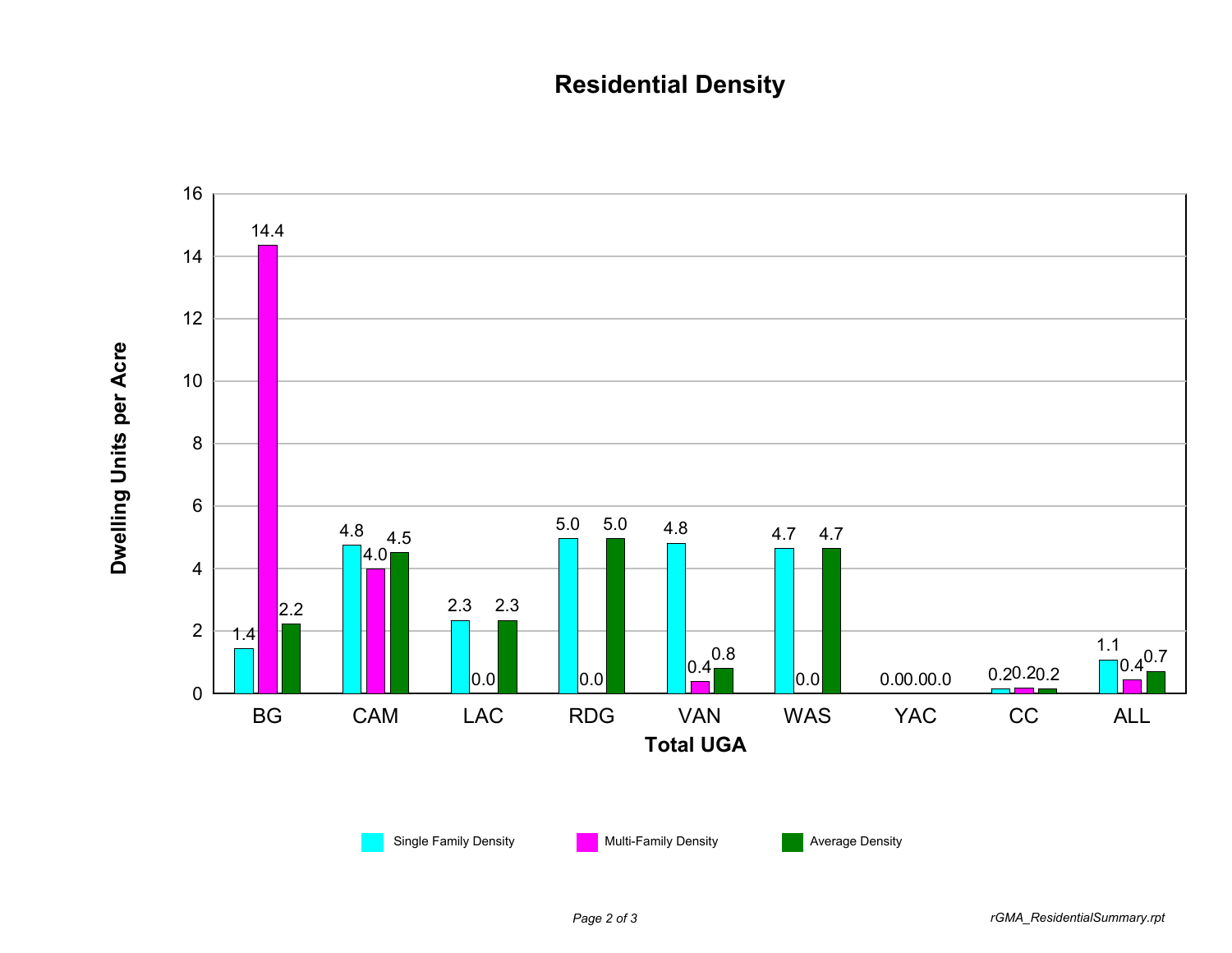## 5% 10% 15% 20% 25% 30% 35% 40% 45% 39.0% 27.5% 44.7% 34.7%

0%

**% of Multi-Family Units**

% of Multi-Family Units

## **Multi-Family Units as a Percentage of Total Units**

BG CAM LAC RDG VAN WAS YAC CC ALL

**Total UGA**

0.0% 0.0% 0.9%

0.0% 0.0%